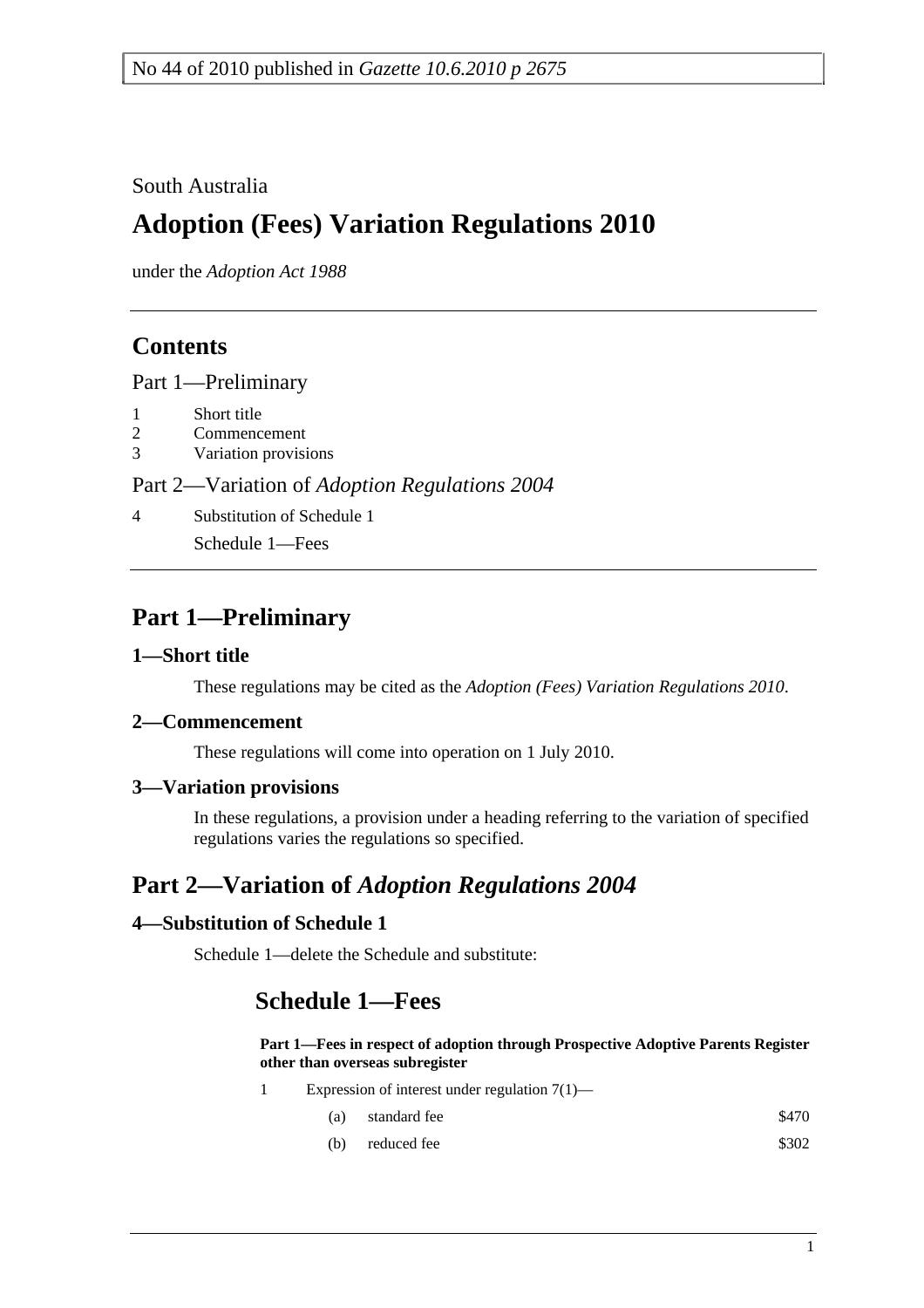| $\overline{2}$                                                  | Application for registration as a prospective adoptive<br>parent-                                                                                                                                                                                                                                                                   |                                                                                             |           |  |  |  |
|-----------------------------------------------------------------|-------------------------------------------------------------------------------------------------------------------------------------------------------------------------------------------------------------------------------------------------------------------------------------------------------------------------------------|---------------------------------------------------------------------------------------------|-----------|--|--|--|
|                                                                 | (a)                                                                                                                                                                                                                                                                                                                                 | standard fee                                                                                | \$619     |  |  |  |
|                                                                 | (b)                                                                                                                                                                                                                                                                                                                                 | reduced fee                                                                                 | \$340     |  |  |  |
| 3                                                               | Preparation of an assessment report by the Chief Executive<br>under regulation 9-                                                                                                                                                                                                                                                   |                                                                                             |           |  |  |  |
|                                                                 | (a)                                                                                                                                                                                                                                                                                                                                 | standard fee                                                                                | \$603     |  |  |  |
|                                                                 | (b)                                                                                                                                                                                                                                                                                                                                 | reduced fee                                                                                 | \$306     |  |  |  |
| $\overline{4}$                                                  | On selection of an applicant for an adoption order under<br>\$300<br>regulation 19                                                                                                                                                                                                                                                  |                                                                                             |           |  |  |  |
| Part 2—Fees in respect of adoption through overseas subregister |                                                                                                                                                                                                                                                                                                                                     |                                                                                             |           |  |  |  |
| 5                                                               |                                                                                                                                                                                                                                                                                                                                     | Expression of interest under regulation $7(1)$ —                                            |           |  |  |  |
|                                                                 | (a)                                                                                                                                                                                                                                                                                                                                 | standard fee                                                                                | \$723     |  |  |  |
|                                                                 | (b)                                                                                                                                                                                                                                                                                                                                 | reduced fee                                                                                 | \$542     |  |  |  |
| 6                                                               | Application for registration as a prospective adoptive parent<br>and preparation of an assessment report by the<br>Chief Executive under regulation 9-                                                                                                                                                                              |                                                                                             |           |  |  |  |
|                                                                 | (a)                                                                                                                                                                                                                                                                                                                                 | standard fee                                                                                | \$3 615   |  |  |  |
|                                                                 | (b)                                                                                                                                                                                                                                                                                                                                 | reduced fee                                                                                 | \$3 013   |  |  |  |
|                                                                 | (The fee includes participation in certain workshops and<br>seminars.)                                                                                                                                                                                                                                                              |                                                                                             |           |  |  |  |
| 7                                                               |                                                                                                                                                                                                                                                                                                                                     | On preparation of file for lodging with relevant authority of<br>\$2410<br>overseas country |           |  |  |  |
| 8                                                               | On selection of an applicant for an adoption order for a<br>particular child under regulation 19-                                                                                                                                                                                                                                   |                                                                                             |           |  |  |  |
|                                                                 | (a)                                                                                                                                                                                                                                                                                                                                 | for first child to be placed for adoption                                                   | \$3 1 3 2 |  |  |  |
|                                                                 | (b)                                                                                                                                                                                                                                                                                                                                 | for second or subsequent child to be placed for<br>adoption                                 | \$3 013   |  |  |  |
|                                                                 | Part 3-Other fees                                                                                                                                                                                                                                                                                                                   |                                                                                             |           |  |  |  |
| 9                                                               |                                                                                                                                                                                                                                                                                                                                     | On lodgement of an application for transfer of registration<br>under regulation 11          | \$253     |  |  |  |
| 10                                                              | On lodgement of an application for conversion of<br>registration under regulation 12                                                                                                                                                                                                                                                |                                                                                             | \$410     |  |  |  |
| 11                                                              | For preparation of an assessment report by the<br>\$410<br>Chief Executive following an application for conversion of<br>registration under regulation 12                                                                                                                                                                           |                                                                                             |           |  |  |  |
| 12                                                              | For all functions associated with consent to adoption and,<br>where necessary, the preparation of a report under<br>section $22(1)$ of the Act prior to an application to the Court<br>for an order for adoption of a child by a person other than a<br>person selected as an applicant for an adoption order from<br>the register- |                                                                                             |           |  |  |  |
|                                                                 | (a)                                                                                                                                                                                                                                                                                                                                 | if the application for an adoption order is to relate<br>to only 1 child                    | \$335     |  |  |  |